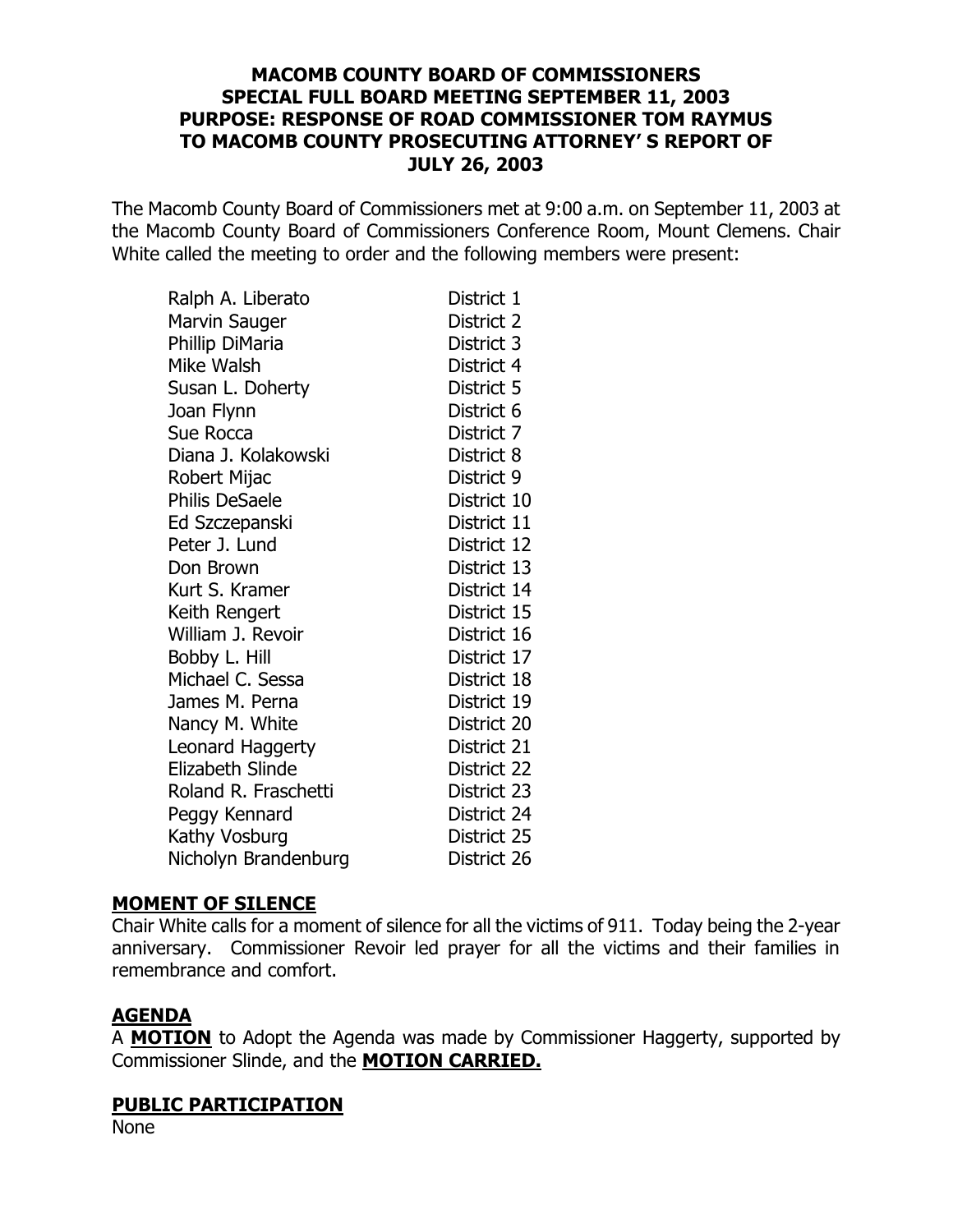**M[ACOMB COUNTY BOARD OF COMMISSIONERS – SPECIAL FULL BOARD –September 11, 2003](http://pdf.iteksoft.com/modules.php?op=modload&name=Sections&file=index&req=viewarticle&artid=4)** PURPOSE OF MEETING: Response of Road Commissioner Tom Raymus to Macomb County Prosecuting Attorney's Report of July 26, 2003

### **PURPOSE OF MEETING: RESPONSE OF ROAD COMMISSIONER TOM RAYMUS TO MACOMB COUNTY PROSECUTING ATTORNEY'S REPORT OF JULY 26, 2003**

Tom Raymus thanked the board for the opportunity to respond to the Macomb County Prosecuting Attorney's report dated July 26, 2003. He responded as follows:

### **Verbatim**

In October of 2000, I was contacted by Fran Gillett regarding a contract to hire a 5-person firm in 4-days. She had just received the information and had no opportunity to read it or seek legal advice. I read the contract and advised her to have it postponed for an opportunity to seek legal advise.

At the Board meeting, two working days later, Frank Gillett asked for a 30-day postponement. Mary Lou Daner made a motion to hire the entire firm with a five-year guarantee and super seniority and asked John Zoccola for a second, which he gave.

When I took office after January 1, 2001 I discovered that prior to their being hired, there had never been an RFP or audit for over 15 years.

There also had never been an RFP regarding the insurance agency for over 15 years.

The Board at the second meeting of 2001 dismissed the attorney firm and authorized an RFP for attorneys.

I contacted Dan Castle to request an audit to determine what we were receiving for our costs.

In the casualty insurance industry you cannot receive any information from an insurance company without an "Agent of Record" letter.

Dan Castle said he could complete the audit in 8 or 9 days with a bonafide Letter of Record. A "Letter of Record" can be rescinded at a moments notice.

Dan Castle prepared the letter, as it must be official to obtain the proper information.

Bo Kirk, was having laser eye surgery and I called him regarding his signature and asked his assistant to sign in his behalf and initial same.

I then went directly to Fran Gillett's office where Mary Lou Daner was sitting. I gave the letter to Fran and explained the 8 to 9 day audit at no charge to both.

Mr. Castle obtained the audit in the 8 days and we rescinded the Letter of Record as agreed. Mr. Castle still has the original audit.

I first met Dan Castle in approximately 1982 when I was Commander in the  $1<sup>st</sup>$  Precinct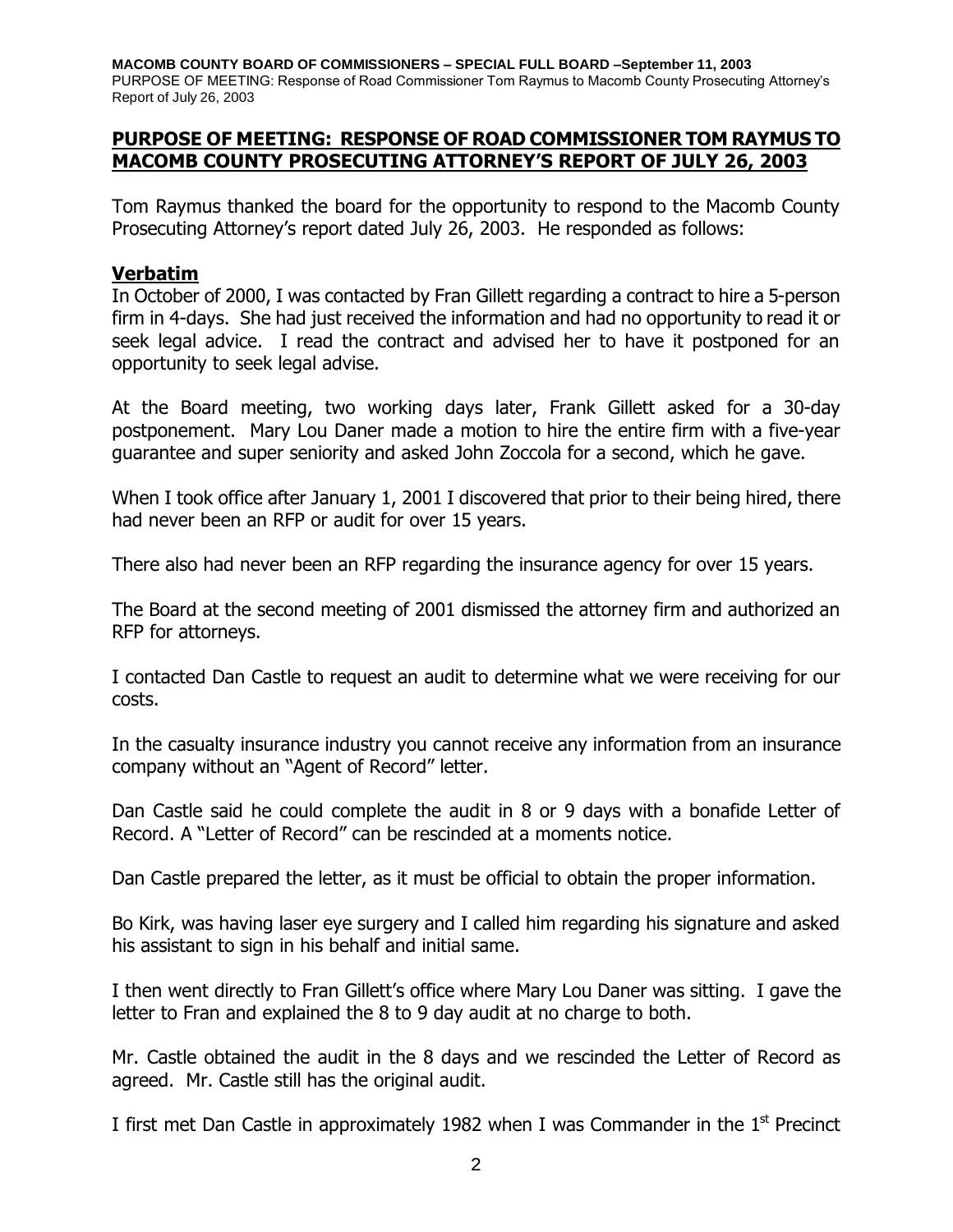he was the insurance agency for several downtown buildings.

The TMR was a consulting business and the only other partner was Mark Mueller. I did not personally handle casualty insurance, but before I sold out to Mark, he did casualty business with Dan. The other company went out of business, by the way.

During the day-to-day operations the Commissioners have never made a decision, agreement or anything that could be interpreted as a violation of the open meetings act.

Speaking of that, how did two commissioners approve a 5-year multi-million dollar contract for 3 attorneys and 2 secretaries at a meeting 4 days after receiving 5 individual contracts 4 days before the meeting, all done with no legal or financial advice.

I asked the secretary of Hay & Comsa how they could defend Daner and Zoccola for 2 years through trial and appeal without compensation. She said they told her it was on a contingency.

That was statement number one. That covers the insurance part.

Nunneley Road. I believe the future road needs of the Road Commission of Macomb County were initiated under the direction of Carlo Santia. He was the County Highway Engineer of the Road Commission of Macomb County, with the assistance of several of his staff members. My understanding of Carlo's concerns we're the fastest growing county in the state, not able to afford the 60/40 split and our dire need of paved roads. The gravel roads were not sufficient for the huge increase of traffic and were in constant need of maintenance. There is also a safety factor involved as to the present state law regarding a 55 mph speed limit on gravel roads.

I also understand that he formulated a presentation with the aid of his assistants and input from the Road Commission of Macomb County Finance Director, Michelle Miller, to provide a \$12 million 80/20 fund to provide for as many paved township roads as they could afford or until the \$12 million was depleted. The funding was in accordance with Act 51 as amended in 1983. Mr. Santia presented this plan and it was unanimously passed.

After Mr. Santia retired, I was contacted by Lou Mollicone, who was previously introduced to me by Mr. Santia. He informed me that John Carlo was working on Garfield near North Nunneley Road. He stated that John Carlo would pave Nunneley Road for less than estimated while his crew and equipment was nearby.

I relayed this information to Bob Hoepfner, acting County Highway Engineer for the Road Coimmission of Macomb County, who has 28 years experience with the Road Commission. Bob stated that there were funds in the 80/20 program and the original estimate for Nunneley Road paving was \$180,000. He left a message for Robert Cannon, Supervisor for Clinton Township, regarding the offer. Mr. Hoepfner received an affirmative reply on his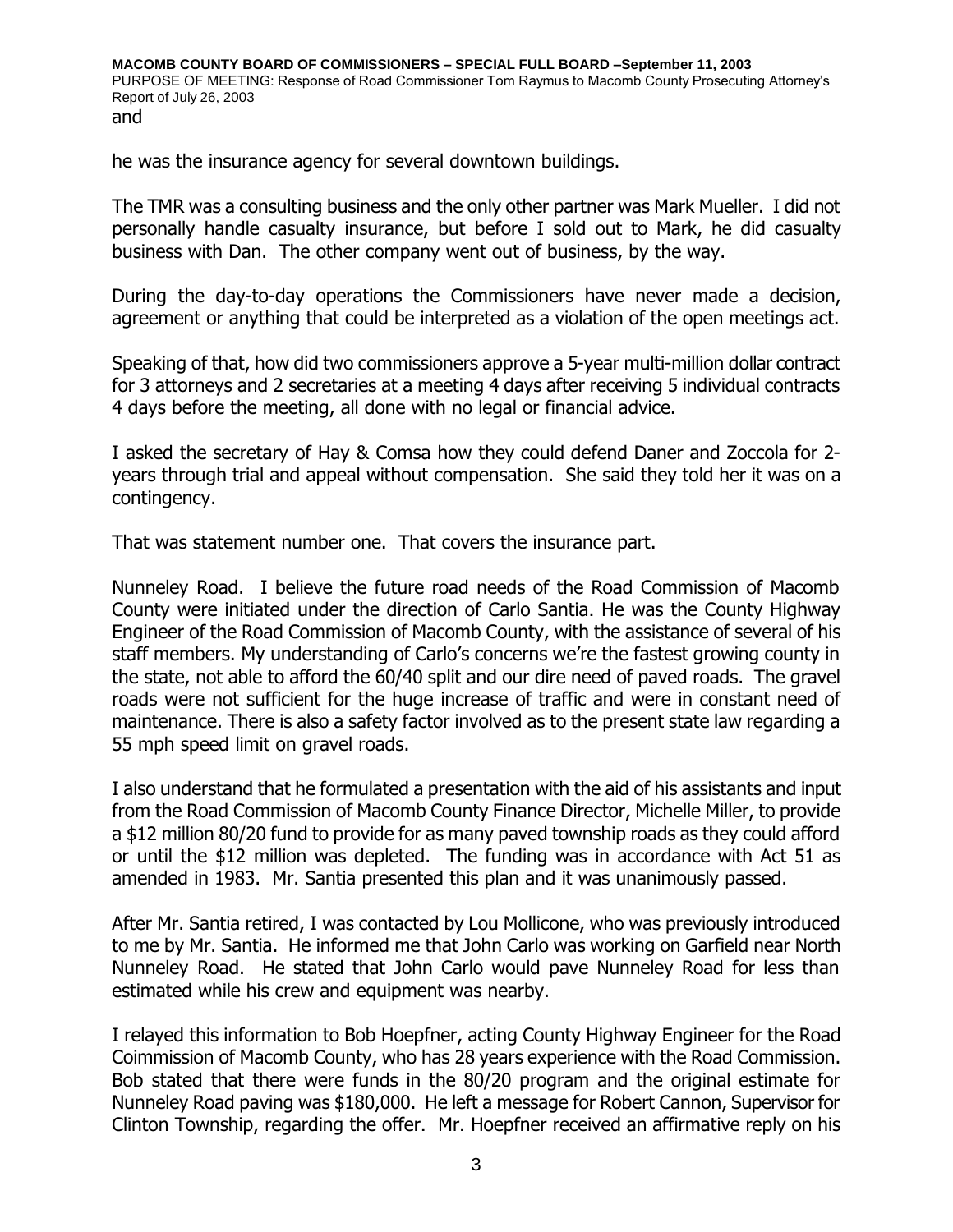MACOMBRE – SPECIAL FULL PURPOSE OF MEETING: Response of Road Commissioner Tom Raymus to Macomb County Prosecuting Attorney's Report of July 26, 2003 voice mail. **Register to Remove Trial Matermark!!** 

It is also my understanding that the 80/20 program had funds to the sum of \$12 million. The paving and selections were made by the County Highway Engineer and his assistants.

I believe that Mr. Hoepfner, as acting County Highway Engineer, had the discretion and authority to approve the paving of Nunneley Road.

Mr. Hoepfner received an offer of \$97,000 and a commitment of 20% from the area residents – a savings of over \$80,000. I did not talk to anyone else regarding this matter because I believed that Mr. Hoepfner had the authority and discretion to make this road improvement decision within the \$12 million budget. Furthermore, everyone was aware of the Nunneley Road project before it started, as it was all over the Macomb Daily.

Mr. Santia was called and questioned regarding the procedure and authority, and it is my understanding that he agreed as to the action with his statement, "it's a win – win for everyone".

The project was temporarily suspended by the County Highway Engineer, Bob Hoepfner, until he received the 20% of funds from the area residents.

At this time, the Road Commission of Macomb County's current County Highway Engineer is Edwin Tatem. If funds are available in the 80/20 program, I contend that Mr. Tatem has the authority and discretion to make a professional engineering decision for the good of the public to add or delete from the road program.

It is my contention and position that the former Board of County Road Commissioners micro-managed each and every department including hiring and promotion decisions.

The present Board does not interfere with the daily operation, professional daily decisions or hiring and promotion practices. Mr. Robert Hoepfner could have been the permanent County Highway Engineer, but for his own personal reasons, he declined this position. Mr. Hoepfner is a brilliant engineer, loyal to the needs of the Road Commission of Macomb County, and as honest a man as I have ever met.

That covers both. Could I speak on one other. I just wanted to say for the benefit of all the commissioners. At this time I offer my sincerest apologies to the board of county commissioners regarding my actions without notifying your board. Please be assured my only motive was to assure the state auditors and citizens of Macomb County that we were protecting taxpayer monies by competitive bids and were in full compliance of state laws. In retrospect, I should have apprised the Macomb County Board of Commissioners of my concerns and proposed actions. In the future I will notify the Board of Commissioners of any such concerns and proposed actions to rectify those concerns. I can honestly swear my intentions were not for personal gratification or personal gain. Again, I sincerely offer my apologies for any inconvenience or embarrassment to the Honorable Macomb County Officials. Thank you for allowing me those statements.

4 **[Register eDocPrinter PDF Pro Online Now!!](http://www.iteksoft.com/modules.php?op=modload&name=Sections&file=index&req=viewarticle&artid=4)**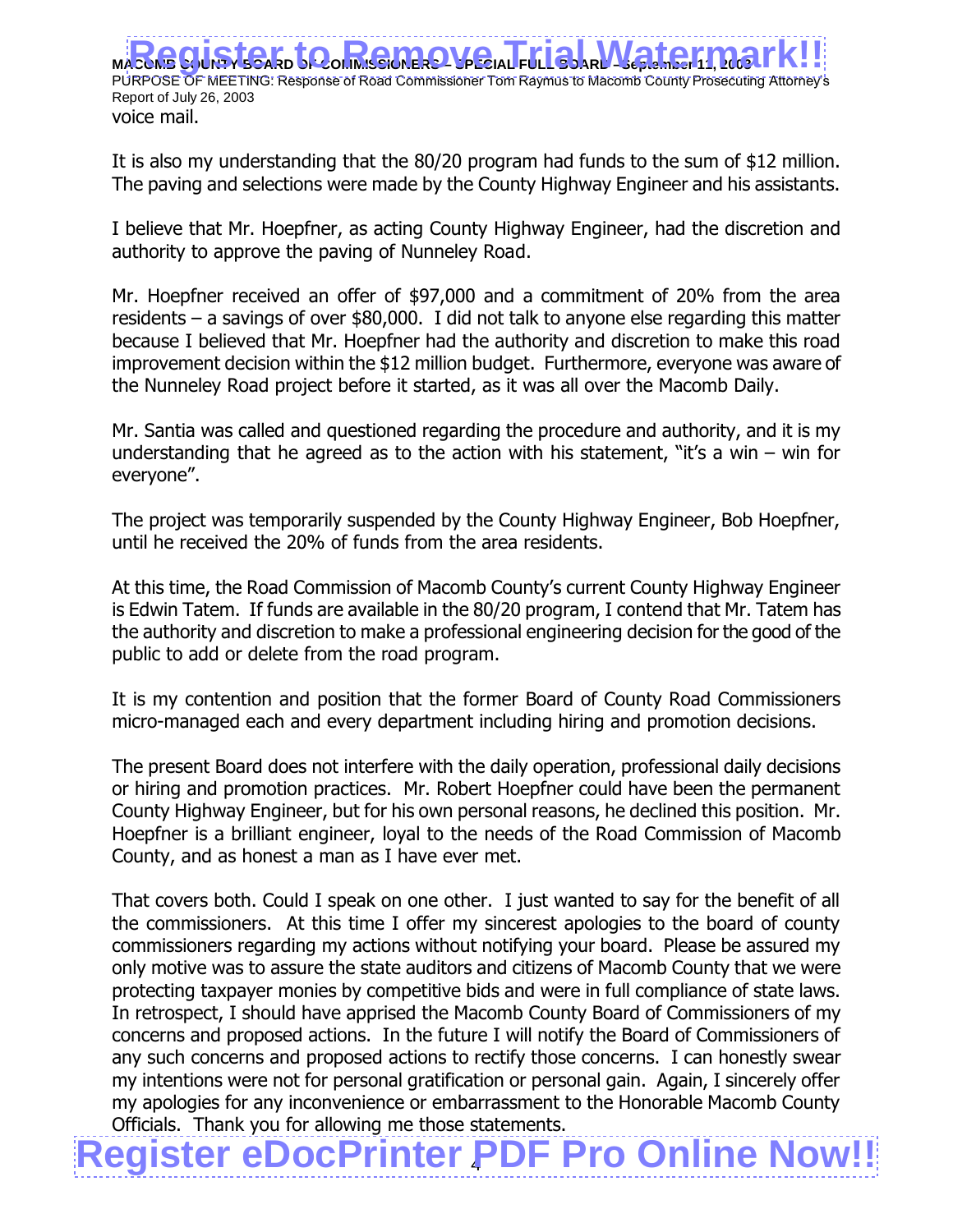**MACOMBRE – SPECIAL FULL BOARD** PURPOSE OF MEETING: Response of Road Commissioner Tom Raymus to Macomb County Prosecuting Attorney's Report of July 26, 2003 **Register to Remove Trial Matermark!!** 

After the responses of Road Commissioner Tom Raymus, a lengthy question and answer session occurred.

A **MOTION** was made by Commissioner Szczepanski to authorize the Board chairperson to schedule a special meeting of the Board of Commissioners, for the purpose of conducting a public hearing to 1) hear the charges and supporting evidence against Mr. Thomas Raymus, of the Macomb County Board of Commissioners; 2) allow Mr. Raymus an opportunity to respond and be heard on the charges; and 3) take a vote on whether to remove Mr. Thomas Raymus from the Macomb County Board of Road Commissioners and declare a vacancy on said Board, if Mr.Thomas Raymus is removed, supported by Commissioner Sessa.

(Chair White indicated that Commissioner Szczepanski must articulate the charges for the record)

- 1. That Thomas Raymus violated the public trust and confidence reposed in him in that he coerced a Road commission employee to falsify the signature of her superior on Road Commission letterhead.
- 2. That Commissioner Thomas Raymus violated the public trust and confidence reposed in him by making a decision to appoint an agency, that employed his business partner as a contract insurance agent, to be Agent of Record for insurance companies servicing the Road Commission.
- 3. That Commissioner Thomas Raymus has violated the public trust and confidence reposed in him by taking the above action without Board of Road Commissioners approval and without notifying all Road Commissioners of this action.
- 4. That Commissioner Thomas Raymus has violated the public trust and confidence reposed in him by arranging for a meeting between an insurance agency, employing his business partner as a contract agent, and the Personnel Director of the Road Commission for the purpose of appointing said insurance agency, as Agent of Record for insurance companies servicing the Road Commission.
- 5. That Commissioner Thomas Raymus instructed a Road Commission employee to secrecy about sending a letter appointing as insurance agency, that employed his business partner as a contract insurance agent, as Agent of Record for insurance companies servicing the Road Commission.
- 6. That Commissioner Thomas Raymus violated the public trust and confidence reposed in him by instructing a Road Commission employee not to send a letter authorizing the insurance agency employing his business partner as a contract insurance agent, to perform an insurance audit for the Road Commission, but,

# 5 **[Register eDocPrinter PDF Pro Online Now!!](http://www.iteksoft.com/modules.php?op=modload&name=Sections&file=index&req=viewarticle&artid=4)**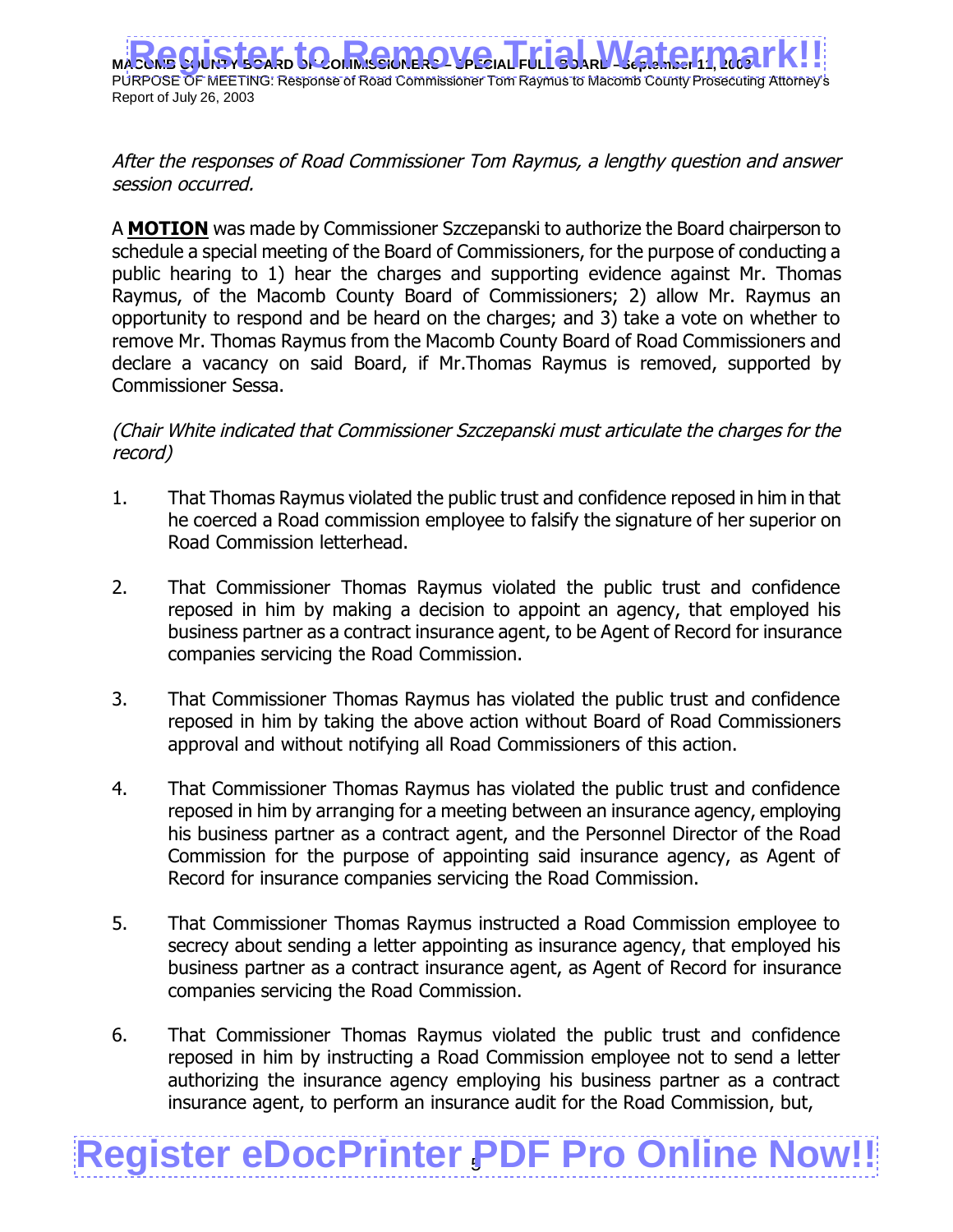**MACOMB COUNTY BOARD OF COMMISSIONERS – SPECIAL FULL BOARD –September 11, 2003** PURPOSE OF MEETING: Response of Road Commissioner Tom Raymus to Macomb County Prosecuting Attorney's Report of July 26, 2003 **Register to Remove Trial Matermark!!** 

instead, to appoint the said agency as the Agent of Record for insurance companies servicing the Road Commission.

7. That Thomas Raymus violated the public trust and confidence reposed in him by instructing the Road Commission staff to write a letter stating;

> "The decision to change agencies is based on our strong working relationship with Ponta, Castle, and Ingram Agency."

In fact, said agency had never had any working relationship whatsoever with the Road Commission.

- 8. That Commissioner Thomas Raymus has violated the public trust and confidence reposed in him by taking the above actions for the purpose of directing future commissions from Road Commission insurance policies to an insurance agency that employed his business partner as a contract insurance agent.
- 9. That Commissioner Thomas Raymus has violated the public trust and confidence reposed in him by not informing pertinent Road Commission employees and all Road Commissioners that the insurance agency appointed as Agent of Record for insurance companies servicing the Road Commission employed his business partner as a contract insurance agent.
- 10. That Thomas Raymus violated the public trust and confidence reposed in him by divesting himself from the said partnership only after the insurance agency employing his business partner was appointed Agent of Record for insurance companies servicing the Road Commission.
- 11. That Thomas Raymus violated the public trust and confidence reposed in him by expending funds from the Michigan Transportation Fund for a road project, North Nunneley Road, that he alone approved, and was not approved by the Board of Road Commissioners at a public meeting.
- 12. That Thomas Raymus violated the public trust and confidence reposed in him by expending public monies on a project, North Nunneley Road, that did not have the participation approval from the Clinton Township Board of Trustees.
- 13. That Thomas Raymus violated the public trust and confidence reposed in him by violating the Board of County Road Commission of Macomb County Policy Manual, which requires 90% of the bid amount and inspection costs be paid prior to the award of the contract.
- 6 **[Register eDocPrinter PDF Pro Online Now!!](http://www.iteksoft.com/modules.php?op=modload&name=Sections&file=index&req=viewarticle&artid=4)** 14. Thomas Raymus violated the public trust and confidence reposed in him by paving a road, North Nunneley Road, with no prior approval, no township participation, no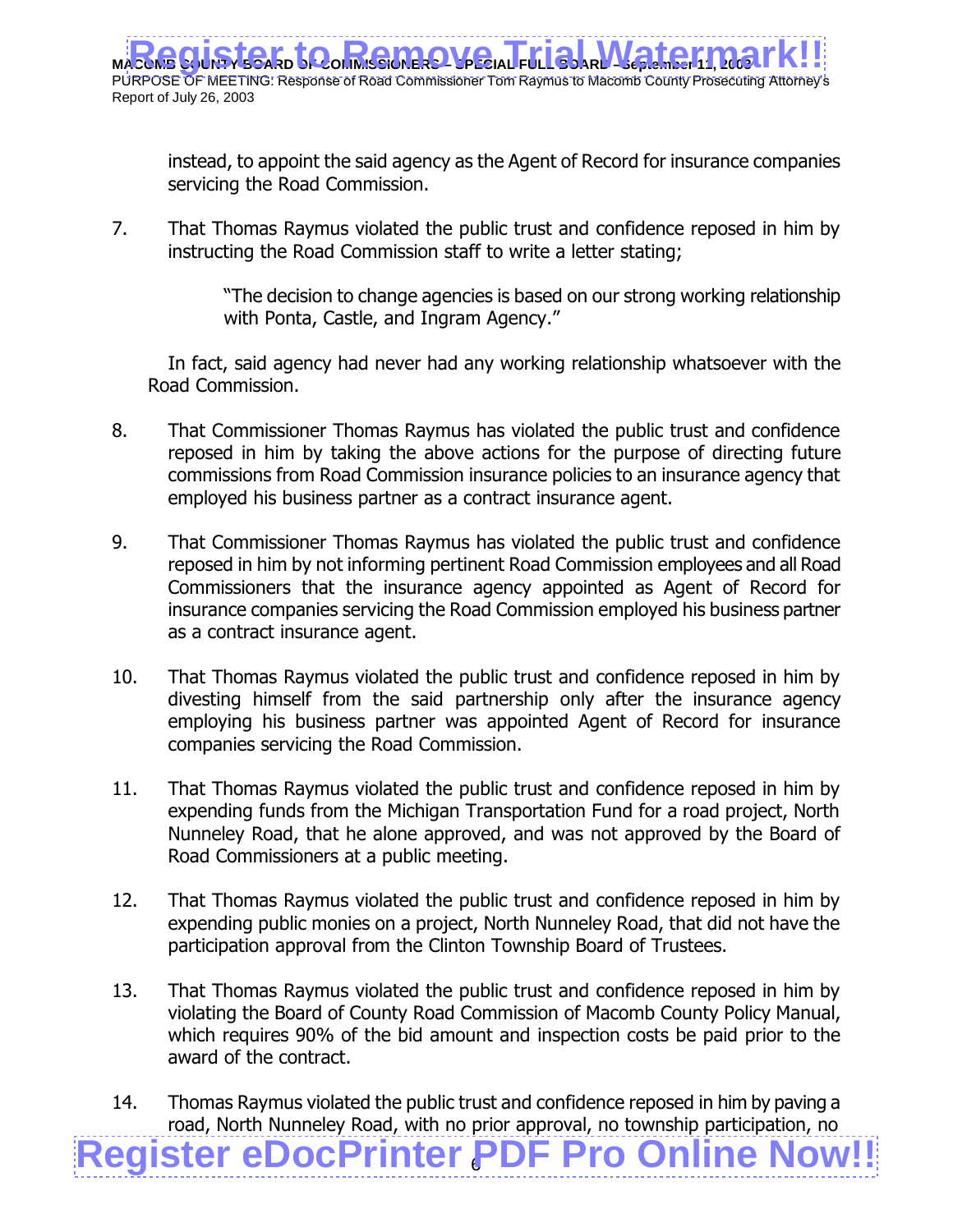**MACOMBRO – SPECIAL FULL** PURPOSE OF MEETING: Response of Road Commissioner Tom Raymus to Macomb County Prosecuting Attorney's Report of July 26, 2003 **Register to Remove Trial Matermark!!** 

bid process, and no contracts approved and signed.

15. Mr. Thomas Raymus violated the public trust and confidence reposed in him by violating state law which states "Money distributed from the Michigan transportation fund may be expended for construction purposes on county local roads only to the extent matched by money from other sources."

## The discussion continued.

A **SUBSTITUTE MOTION** was made by Commissioner Doherty to have chair schedule a meeting of the full board with the intent to address specific charges related to the information presented, supported by Commissioner Szczepanski.

**CALL FOR THE QUESTION** to end debate was made by Commissioner DiMaria, supported by Commissioner Brown.

## **ROLL CALL VOTE TO END DEBATE**

|                                                  | <b>YES</b> | <b>NO</b>               |  |  |
|--------------------------------------------------|------------|-------------------------|--|--|
| <b>BRANDENBURG</b>                               |            | X                       |  |  |
| <b>BROWN</b>                                     |            | X                       |  |  |
| <b>DESAELE</b>                                   | X          |                         |  |  |
| <b>DIMARIA</b>                                   | X          |                         |  |  |
| <b>DOHERTY</b>                                   | X          |                         |  |  |
| <b>FLYNN</b>                                     |            | X                       |  |  |
| <b>FRASCHETTI</b>                                | X          |                         |  |  |
| <b>HAGGERTY</b>                                  |            | X                       |  |  |
| <b>HILL</b>                                      |            | X                       |  |  |
| <b>KENNARD</b>                                   |            | X                       |  |  |
| <b>KOLAKOWSKI</b>                                |            | X                       |  |  |
| <b>KRAMER</b>                                    |            | X                       |  |  |
| <b>LIBERATO</b>                                  |            | X                       |  |  |
| <b>LUND</b>                                      |            | $\mathsf{X}$            |  |  |
| <b>MIJAC</b>                                     | X          |                         |  |  |
| <b>PERNA</b>                                     |            | X                       |  |  |
| <b>RENGERT</b>                                   |            | $\overline{\mathsf{X}}$ |  |  |
| <b>REVOIR</b>                                    | X          |                         |  |  |
| <b>ROCCA</b>                                     |            | X                       |  |  |
| <b>SAUGER</b>                                    |            | X                       |  |  |
| <b>SESSA</b>                                     | X          |                         |  |  |
| <b>SLINDE</b>                                    |            | X                       |  |  |
| <b>SZCZEPANSKI</b>                               | X          |                         |  |  |
| <b>VOSBURG</b>                                   |            | X                       |  |  |
| <b>WALSH</b>                                     |            | $\overline{X}$          |  |  |
| <b>WHITE</b>                                     | X          |                         |  |  |
| <b>Register eDocPrinter PDF Pro Online Now!!</b> |            |                         |  |  |
|                                                  |            |                         |  |  |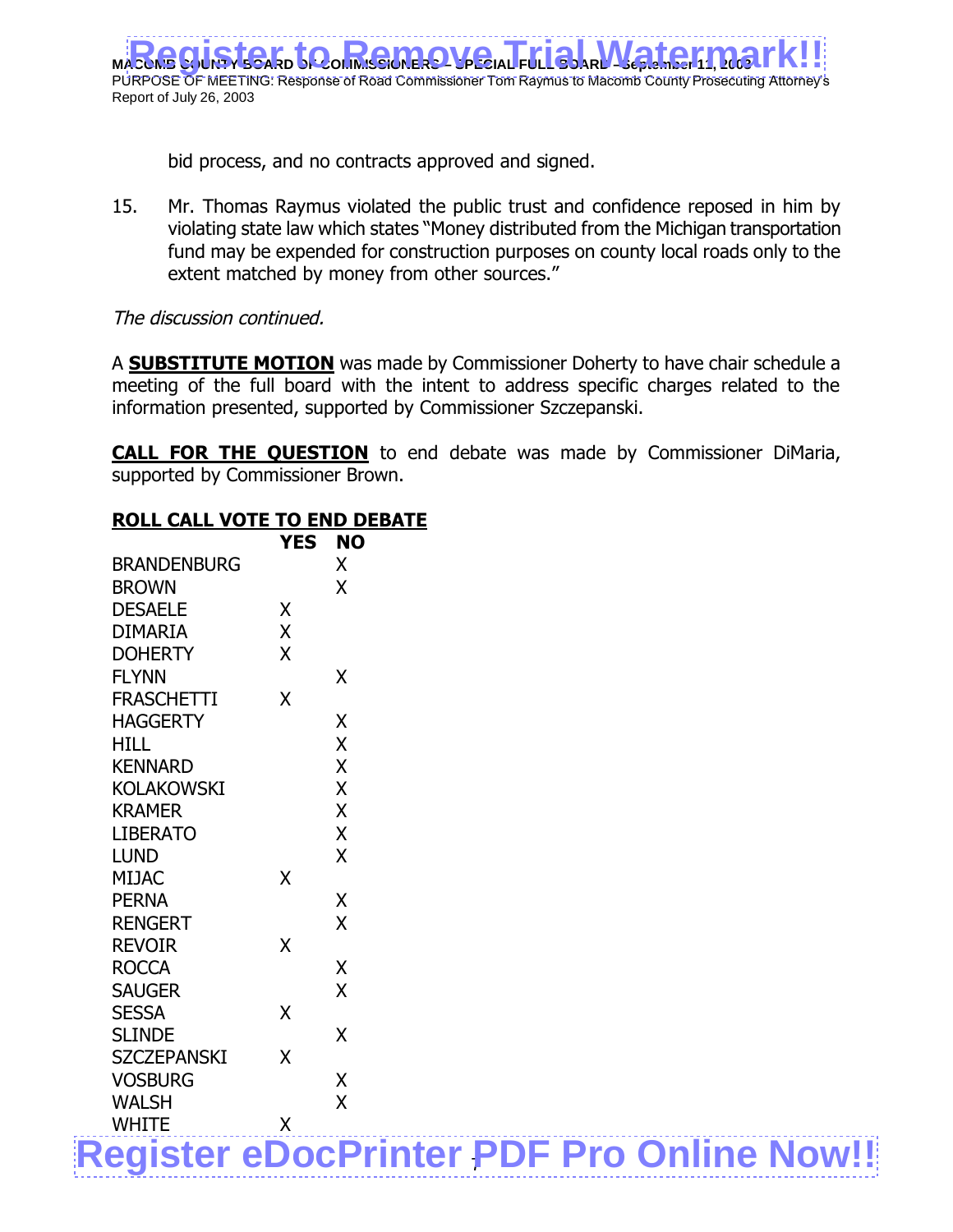MACOMB CUISTER TO REMOVE A FULL BURK MATERINARY!!

PURPOSE OF MEETING: Response of Road Commissioner Tom Raymus to Macomb County Prosecuting Attorney's Report of July 26, 2003

**TOTAL 9 17**

## **NOT 2/3's VOTE, THE DEBATE CONTINUED.**

### **ROLL CALL VOTE ON SUBSTITUE MOTION**

|                    | <b>YES</b> | <b>NO</b> |
|--------------------|------------|-----------|
| <b>BRANDENBURG</b> | X          |           |
| <b>BROWN</b>       |            | Χ         |
| <b>DESAELE</b>     | X          |           |
| DIMARIA            | X          |           |
| <b>DOHERTY</b>     | X          |           |
| <b>FLYNN</b>       |            | χ         |
| <b>FRASCHETTI</b>  | X          |           |
| <b>HAGGERTY</b>    |            | X         |
| <b>HILL</b>        |            | X         |
| <b>KENNARD</b>     |            | X         |
| KOLAKOWSKI         | Χ          |           |
| <b>KRAMER</b>      | X          |           |
| <b>LIBERATO</b>    |            | Χ         |
| LUND               |            | X         |
| <b>MIJAC</b>       | X          |           |
| <b>PERNA</b>       |            | X         |
| <b>RENGERT</b>     |            | X         |
| <b>REVOIR</b>      | X          |           |
| ROCCA              |            | Χ         |
| <b>SAUGER</b>      |            | X         |
| <b>SESSA</b>       | Χ          |           |
| <b>SLINDE</b>      |            | X         |
| <b>SZCZEPANSKI</b> | X          |           |
| <b>VOSBURG</b>     |            | X         |
| <b>WALSH</b>       | X          |           |
| <b>WHITE</b>       | Χ          |           |
| <b>TOTAL</b>       | 13         | 13        |

## **THE SUBSTITUE MOTION FAILED.**

A **MOTION** was made by Commissioner Perna to end this inquiry with a letter of censure to be sent out against Thomas Raymus, supported by Commissioner Lund.

A **FRIENDLY AMENDMENT** was made by Commissioner Kennard to add the language: for not adhering to Road Commission policy; violation would be cause for removal. Supported by Commissioner Slinde. Commissioner Perna **accepted** the **FRIENDLY AMENDMENT.**

# **[Register eDocPrinter PDF Pro Online Now!!](http://www.iteksoft.com/modules.php?op=modload&name=Sections&file=index&req=viewarticle&artid=4)**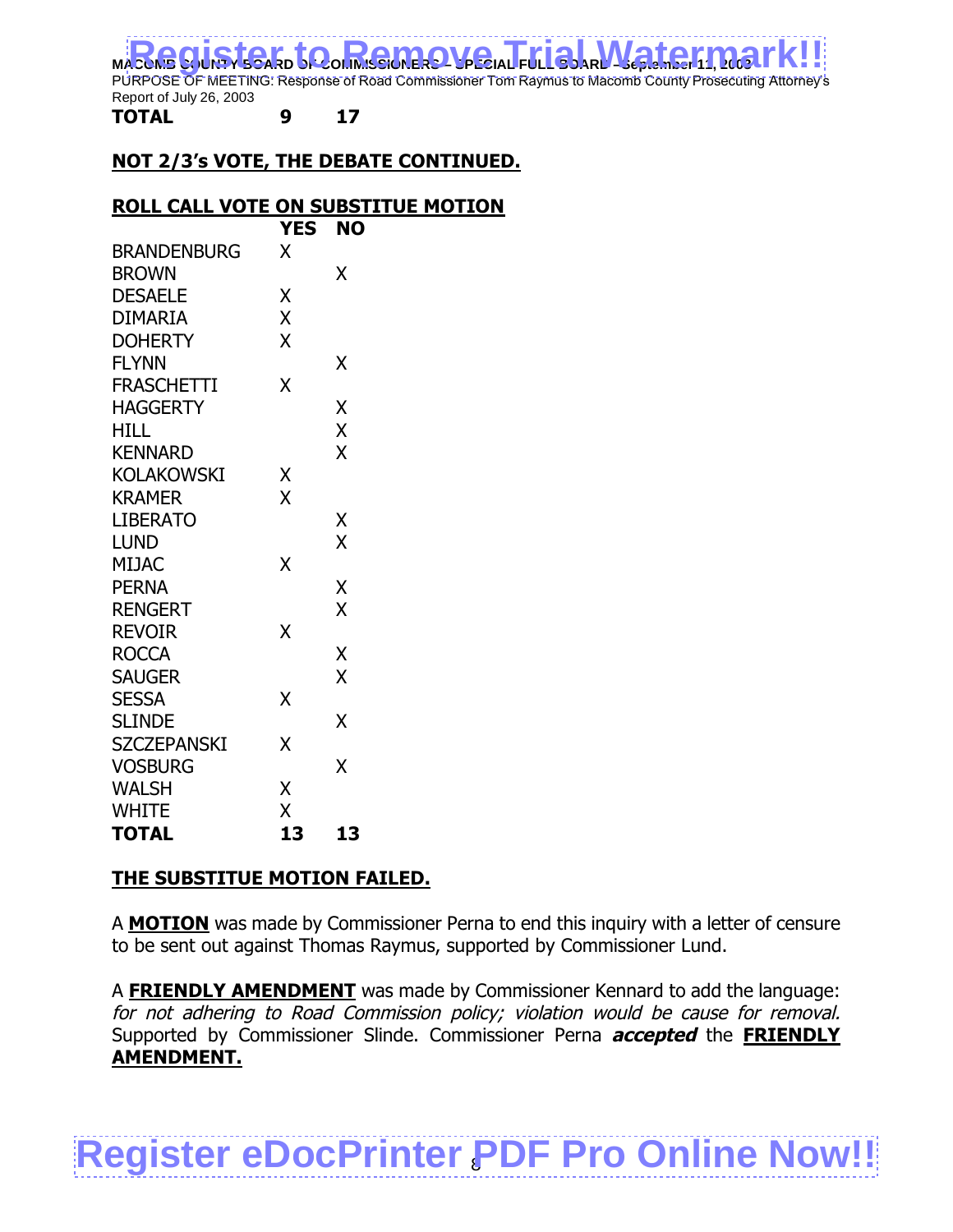MACOMB CUISTER TO REMOVE A FULL BURK MATERINARY!! PURPOSE OF MEETING: Response of Road Commissioner Tom Raymus to Macomb County Prosecuting Attorney's Report of July 26, 2003

## **ROLL CALL VOTE ON MOTION AS AMENDED**

|                    | YES | <b>NO</b> |
|--------------------|-----|-----------|
| <b>BRANDENBURG</b> |     | X         |
| <b>BROWN</b>       | χ   |           |
| <b>DESAELE</b>     |     | Χ         |
| <b>DIMARIA</b>     |     | X         |
| <b>DOHERTY</b>     |     | X         |
| <b>FLYNN</b>       | Χ   |           |
| <b>FRASCHETTI</b>  |     | X         |
| <b>HAGGERTY</b>    | X   |           |
| HILL               | X   |           |
| <b>KENNARD</b>     | X   |           |
| <b>KOLAKOWSKI</b>  |     | Χ         |
| <b>KRAMER</b>      |     | X         |
| LIBERATO           | X   |           |
| <b>LUND</b>        | X   |           |
| <b>MIJAC</b>       |     | χ         |
| <b>PERNA</b>       | X   |           |
| <b>RENGERT</b>     |     | X         |
| <b>REVOIR</b>      |     | X         |
| <b>ROCCA</b>       | X   |           |
| <b>SAUGER</b>      |     | X         |
| <b>SESSA</b>       |     | X         |
| <b>SLINDE</b>      | X   |           |
| <b>SZCZEPANSKI</b> |     | Χ         |
| <b>VOSBURG</b>     |     | X         |
| <b>WALSH</b>       |     | X         |
| <b>WHITE</b>       |     | X         |
| <b>TOTAL</b>       | 11  | 15        |

## **THE MOTION FAILED.**

A **MOTION TO ADJOURN** was made by Commissioner Hill, supported by Commissioner Liberato.

| <b>ROLL CALL VOTE ON MOTION TO ADJOURN</b>       |            |           |  |  |  |
|--------------------------------------------------|------------|-----------|--|--|--|
|                                                  | <b>YES</b> | <b>NO</b> |  |  |  |
| <b>BRANDENBURG</b>                               |            |           |  |  |  |
| <b>BROWN</b>                                     |            |           |  |  |  |
| <b>DESAELE</b>                                   |            |           |  |  |  |
| <b>DIMARIA</b>                                   |            | X         |  |  |  |
| <b>DOHERTY</b>                                   |            |           |  |  |  |
| <b>FLYNN</b>                                     |            |           |  |  |  |
| <b>FRASCHETTI</b>                                |            |           |  |  |  |
| <b>Register eDocPrinter PDF Pro Online Now!!</b> |            |           |  |  |  |
|                                                  |            |           |  |  |  |